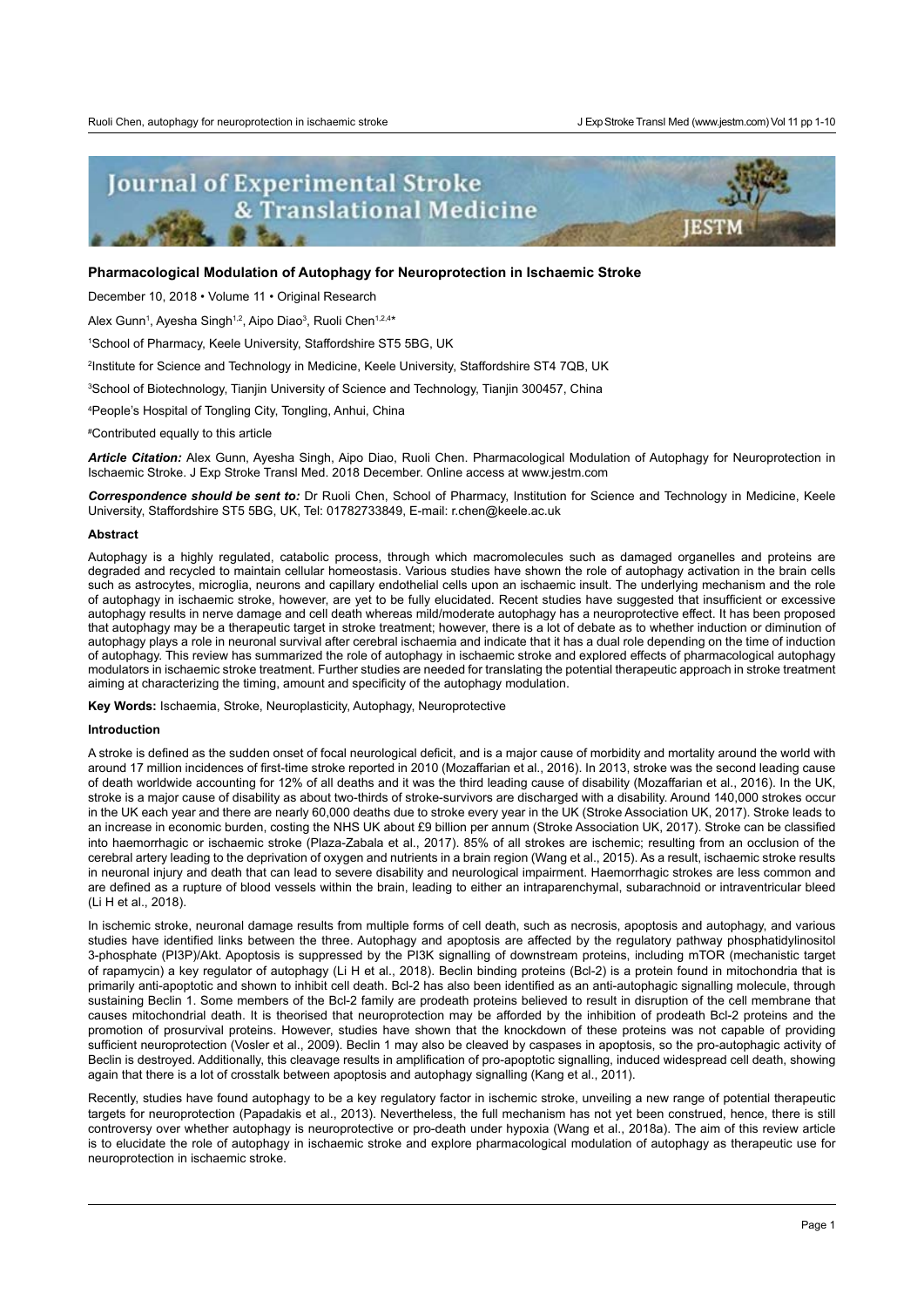# **Autophagy and its Regulators**

Autophagy is a well-conserved mechanism that is activated in response to nutrient deprivation and is a highly regulated process for degradation of macromolecules *via* the lysosomal system (Wang P et al., 2012). There are three kinds of autophagy: microautophagy, chaperone-mediated autophagy and macroautophagy which is being the most well studied (Wang et al., 2018a). One function of autophagy is to promote cell survival either by eradicating the cells of damaged organelles or toxic pathogens or by regenerating metabolites for energy and growth during nutrient-deprivation (Kim et al., 2018). However, it is important to consider that excess and prolonged autophagy may also promote cell death by excessive self-digestion and degradation of essential cellular component (Wang P et al., 2012). Until recent studies, it was believed that autophagy was a non-selective process, however, there is a high level of selectivity involve. Autophagic receptors recognise specific cargo, making degradation selective of specific substrates (Wang et al., 2018a). A variation of autophagic receptors is required to attain selectivity, by acting as a bridge between autophagosome and substrate (Plaza-Zabala et al., 2017).

Autophagy is regulated by a complex network of interaction between varieties of molecules. There are more than 30 ATG (autophagyrelated genes) proteins that have been identified in yeast, and the majority of which are conserved in mammals (Wang et al., 2018a). As shown in (Figure 1), initially, phagophore are formed, which elongate to form autophagosomes. An autophagosome is a double-membrane vesicle that envelops unnecessary or dysfunctional proteins, before fusing with a lysosome to form an autolysosome, allowing cellular components to be digested (Chu CT, 2018).



Figure 1. A dynamic process in autophagic flux. Nucleation of the phagophore occurs following induction by the ULK1/2 complex. Elongation of the phagophore is aided by the ATG12–ATG5-ATG16L1 complex, the class III PtdIns3K complex, LC3-II, and ATG9. Eventually, the expanding membrane closes around its cargo to form an autophagosome which is a double-membrane vesicle that envelops unnecessary macromolecules, and LC3-II is cleaved from the outer membrane of this structure. The outer membrane of the autophagosome will then fuse with the lysosomal membrane to form an autolysosome to allow digestion of the cellular material. The contents of the autolysosome are then degraded and exported back into the cytoplasm for reuse by the cell. Parzych and Klionsky (2014).

The signalling involved with autophagy is complex and vast, with many contributing and interlinking regulatory proteins. The main regulator of autophagy is PI3K/AKT signalling pathway, which may enhance cell survival. In this pathway, Akt phosphorylates mTOR to suppress autophagy (Li H et al., 2018). There are two main proteins that sense external stimuli for autophagy, AMPK (Adenine monophosphate-activated protein kinase) and mTORC1 (mammalian target of rapamycin complex 1). mTOR is one of the downstream proteins affected by ischemia and has an important role in determining a cells death or survival response (Perez-Alvarez et al., 2018). This gives mTOR great potential as a target for improving response to ischaemic stroke. mTOR is composed of several domains; C-terminal FAT domain (FATC), C-terminal kinase domain (KD), rapamycin binding domain (FRB), transactivation /transformation- associated domain (FAT) and an N-terminal domain. mTOR has two forms (mTORc1 and mTORc2) with differing rapamycin sensitivities dependant on FKBP12 binding. Kinase activity of mTORc1 is blocked be FKBP12, whereas mTORc2 has no affinity for the FKBP12-rapamycin complex. mTORc1 is considered to be more tightly regulated than mTORc2 and is most involved in autophagy control, although mTORc2 is less well characterised (Perez-Alvarez et al., 2018). mTOR and AMPK work in tandem to closely regulate several factors responsible for initiation of autophagy, such as ULK1, VPS34 and autophagy/Beclin 1 regulator 1 (AMBRA1) (Kim and Guan, 2015). AMPK is a nutrient sensor and mediator of autophagy in response to ischemia (Ma et al., 2015). When levels of AMP are increased (such as in ischaemic conditions where energy is limited) AMPK is activated by phosphorylation. This inhibits mTORC1, resulting in activation of autophagy, as mTORc1 has an inhibitory effect on autophagy through several regulatory factors (Yang L et al., 2017; Li H et al., 2018; Perez-Alvarez et al., 2018). By inhibition of mTORc1, ULK-1 is activated and beclin-1 complex recruited to catalyse the formation of PI3P. PI3P is crucial for the formation of the phagophore (Plaza-Zabala et al., 2017). It has been reported that direct activation of AMPK increases ischemic preconditioning neuroprotection and that AMPK signalling during ischemia has a neuroprotective role, through facilitating autophagy. There is, however, some concern over the effect that AMPK has on fatty acid metabolism and glucose oxidation (Ma et al., 2015; Wang et al., 2018a). mTOR has been found to have a strong inverse relationship with autophagy, as in any conditions where there is lack of nutrients or increased cell stress, autophagy is induced and mTOR is inhibited (Kim and Guan, 2015). mTOR has been found to maintain the expression of essential factors during hypoxic stress, by cap-independent translational control of HIF-1α, VEGF and IGF2 that occurs without phosphorylation of mTOR (Perez-Alvarez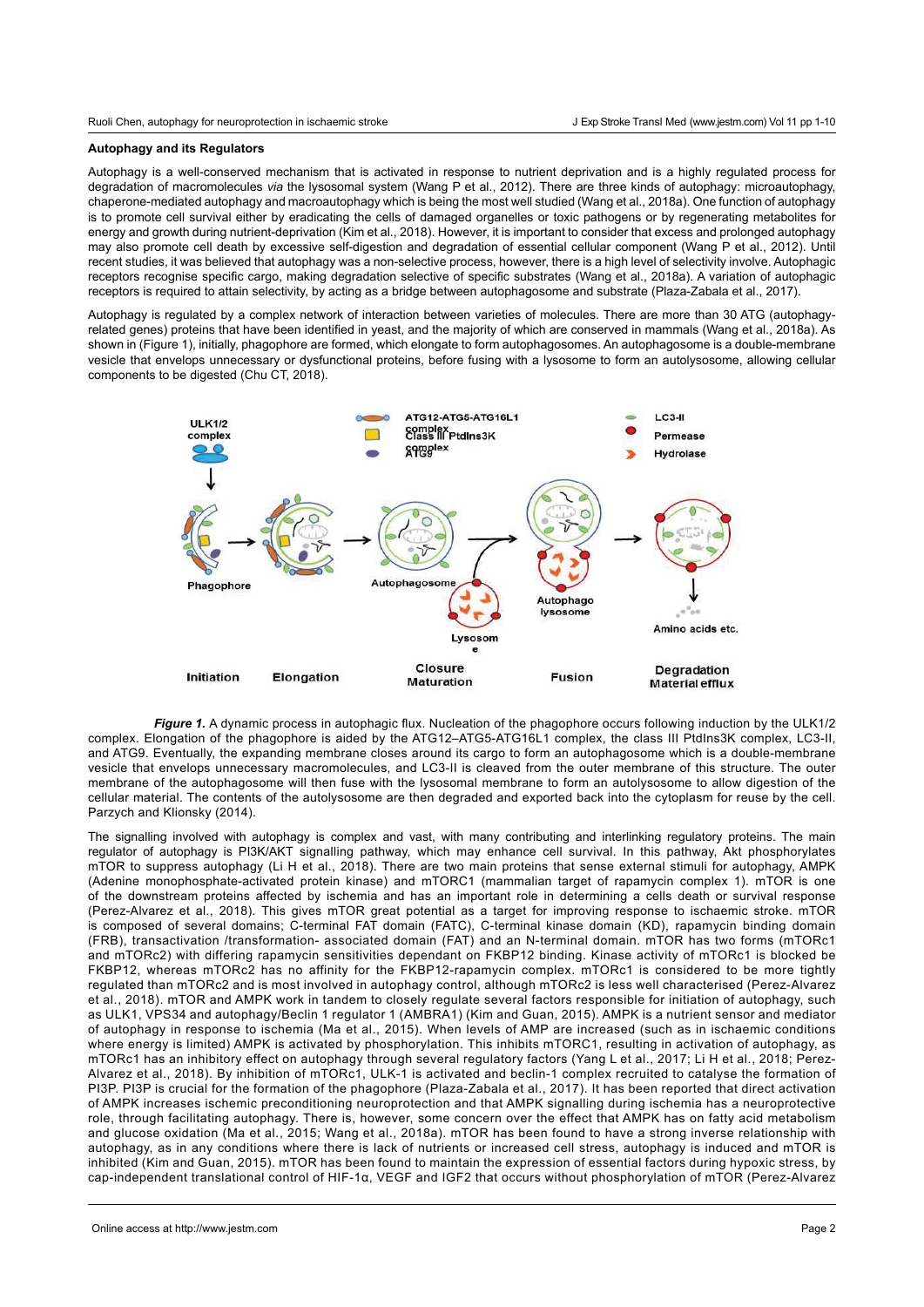Ruoli Chen, autophagy for neuroprotection in ischaemic stroke

et al., 2018). It can be so deduced that mTOR is a key factor that affects a body's endogenous response to hypoxic stress. Furthermore, the critical role of mTORc1 in the regulation of autophagy is given more significance, by the knowledge that mTORc1 is unregulated in later stages of autophagy (Kim and Guan, 2015). In some studies, the role of mTOR has been shown to be neuroprotective in ischemia (Papadakis et al., 2013; Wu et al., 2017), however, inhibition of mTOR also promoted protective mechanisms making this a contentious issue (Perez-Alvarez et al., 2018). Activation of mTORc1, through the silencing of TSC-1, was found to aggravate neuronal injury through the inhibition of autophagy. On the other hand, downregulation of TSC-1 can prevent overexpression of autophagy and block autophagic flux, thereby promoting cell survival (Plaza-Zabala et al., 2017).

Hypoxia-inducible factor (HIF) is a crucial transcription factor in the endogenous response to hypoxic stress and is involved in the upregulation of hundreds of human genes that code for various cellular processes such as angiogenesis, erythropoiesis, cell proliferation, vasomotor control, bronchodilation and energy metabolism (Chan et al., 2016). HIF- transcription complex is heterodimeric consisting of α and β subunit. The HIF-α subunit is regulated by oxygen-dependent enzyme propyl-4-hydroxylase (PHDs) (Chen et al., 2012). Under normoxia proline residue in HIF-1α is hydroxylated by PHD allowing it to bind to VHL (von Hippel-Lindau) resulting in polyubiquitination and proteasomal degradation. This leads to polyubiquitination of HIF-1α, exposing it to proteasomal degradation (Tanimoto K, 2000). During hypoxic conditions, PHD activity is inhibited resulting into stabilisation and accumulation of HIF-1α which dimerizes with HIF-1β in the nucleus forming HIF-1 transcription factor that binds to hypoxia-response element (HRE), targeting genes that code for various cellular processes such glucose transporter-1, phosphofructokinase, aldolase, pyruvate kinase, lactate dehydrogenase and erythropoietin (Kenneth and Rocha, 2008). To date, there has been research conducted to implicate both beneficial and adverse effects of the promotion of HIF-1 during ischaemia. Despite the above indicated beneficial effects of neuroprotection, some studies have shown that HIF-1 may mediate apoptosis during hypoxia and could result in increased blood bran barrier (BBB) permeability and oedema (Zhang et al., 2016).

Recent focus has shifted to studying the role of HIF-1α regulated Bnip3 (Bcl2/adenovirus e1b-interacting protein 3) induced autophagy or apoptosis (Niu et al., 2018). Bnip3 may induce autophagy through dissociating beclin 1 (crucial for phagophore induction) from Bcl-2 by competitively binding Bcl-2 or by inhibition of Rheb and mTOR (Li H et al., 2018). This leads to upregulation of mitophagy and removal of damaged mitochondria, thereby reducing reactive oxygen species (ROS) produced during hypoxia (Gong *et al*., 2014). HIF-1α may also stabilise p53 thereby affecting autophagy (Li H et al., 2018). When looking within mitochondria, mitochondrial ROS results in a HIF-1α induced mitophagy that reduces mitochondria mass, O<sub>2</sub> demand and generation of ROS (Forrester et al., 2018). It is possible that this mechanism may be able to improve the lifespan of cells during hypoxic stress. Due to the inhibition of mitophagy causing increased neuronal injury, it has been established that mitophagy plays an important role in neuroprotection under cerebral ischaemia (Wang P *et al*., 2012). Overproduction of ROS in the mitochondria during ischaemia results in damage to proteins, nucleic acids and lipids that eventually cause cellular injury and death (Wang P et al., 2012). The production of ROS during hypoxia (Chen RL et al., 2018), drives the production of HIF-1α mediated GLUT-1 and triggers glycolysis (Forrester et al., 2018). This shifts the cell from performing oxygen dependent oxidative phosphorylation to the oxygen-independent glycolysis, enabling continued ATP production during ischemia. ROS may also regulate the activity of AMPK, through alteration in the cells AMP/ATP ratio to favour AMPK activity. Hence, autophagic activity may be controlled by ROS (Forrester et al., 2018).

HIF-1α is just one of several factors involved in the transcription of apelin (a key regulator of autophagy) and its receptor. During hypoxia, HIF-1α binds the HRE of APLNR genes to upregulate apelin and APLNR expression. Therefore, under hypoxic conditions expression of apelin is increased (Wu et al., 2017). Although, the expression of apelin has been found to be promoted in the early stages of hypoxia, in the later stages the expression is reduced. This is thought to be regulated by several pathways including endoplasmic reticulum stress and the activation of STAT3 that occurs in the reperfusion phase of ischemic stroke. This variation of apelin expression at different times in ischemia may affect when the promotion of apelin could be therapeutically beneficial (Wu et al., 2017). Apelin is thought to improve the response to ischemic stroke, through reduced oxidative stress, reduced inflammation, and inhibition of apoptosis and regulation of autophagy (Wu et al., 2017). Apelin has a dual regulatory effect on autophagy that is believed to moderate it to stay within a favourable range. During ischemia, apelin promotes autophagy through the AMPK-mTOR-ULK1 pathway to have a protective effect. Whereas in reperfusion, apelin prevents excessive autophagy through the Akt-Bcl2- Beclin1 pathway (Ma et al, 2015). This makes apelin a crucial regulator in the endogenous control of autophagy levels and an interesting potential target for preconditioning in ischemic stroke.

## **Autophagy in Ischaemic Stroke**

The role of autophagy during ischaemia has been controversial. While some studies indicated that autophagy induces cell death during hypoxia (Azad et al, 2008; Zhang et al, 2009), studies have also reported that autophagy induced cell survival (Zhang et al, 2017). Studies have suggested that autophagy may protect neurons through degradation of damaged organelles, preventing apoptosis or delaying ionic imbalance to stop ensuing necrosis (Wei et al., 2012). Recent studies demonstrating autophagy to have a neuroprotective role in both oxygen-glucose deprivation (OGD) models *in vitro* and ischemic model *in vivo* (Wang et al., 2018a). Autophagy has been found to have a protective role in reperfusion post-ischaemic injury, acting as a pathological self-defence mechanism. This may partly be due to the role of mitophagy (the recognition and removal of dysfunctional mitochondria through autophagy-mediated degradation) in preventing downstream apoptosis (Yang L et al., 2017; Plaza-Zabala et al., 2017; Li H et al., 2018). Studies have suggested that the detrimental effects of autophagy may be the result of the inhibition of Bcl-2 during Beclin 1 mediated autophagy (Wei et al., 2012; Plaza-Zabala et al., 2017). Previously studies suggested that BNIP3 plays a detrimental effect during autophagy, however, more recent studies suggest that BNIP3 plays an important role in neuroprotection induced by ischaemic preconditioning (Yan et al, 2013). Some theories underlying Bnip3 induced autophagy during ischaemia have been proposed, none of which have been accepted yet and further studies are still required in the area (Zhang et al, 2017). Based on recent studies, putative autophagy signalling pathways during ischaemia have emerged (Figure 2). Studies suggest that HIF-1 promotes expression of Bnip3 which can compete with Bcl-2 and promote beclin-1 release. Studies have also suggested that AMPK activation and mTOR inhibition plays an important role in activating autophagy, which then results in subsequent autophagosome and autolysosome formation resulting degradation of target molecules e.g. damaged mitochondria (Zhang et al., 2017).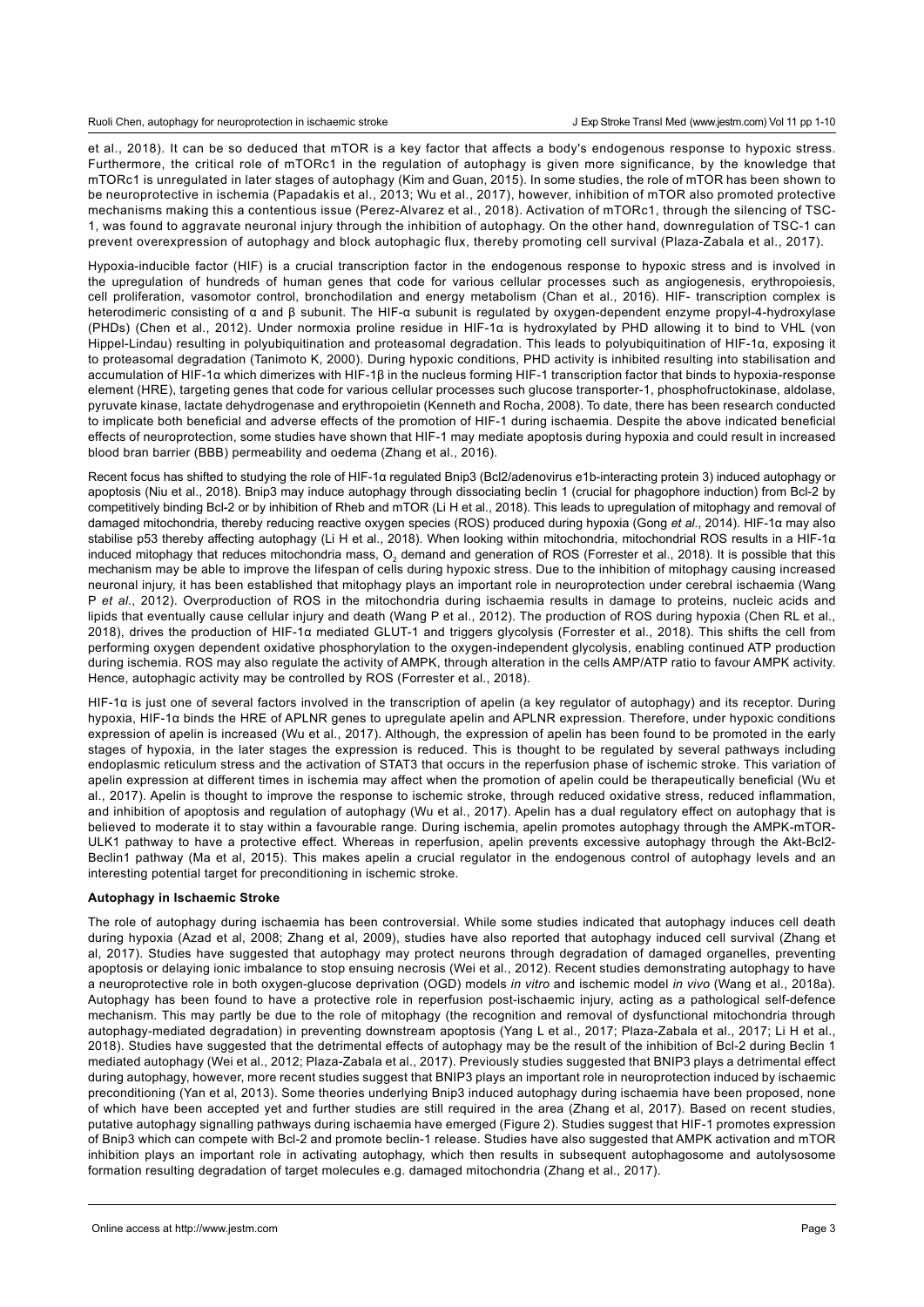#### Ruoli Chen, autophagy for neuroprotection in ischaemic stroke



# *Figure 2.*

Autophagy signalling pathways in ischaemic stroke. Hypoxia activates HIF, a key transcription factors of Bcl-2 and BNIP3. BNIP3 can compete with beclin-1 by binding to Bcl-2 thereby releasing beclin-1 to trigger autophagy. In addition, energy deprivation and amino acid starvation can activate AMPK and inhibit mTOR, respectively. Activated AMPK promotes phosphorylation of ULK1 resulting in its activation. mTOR inhibition suppresses the phosphorylation of ULK1 facilitating the interaction between ULK1 and AMPK. Moreover, activation of AMPK could inhibit the activity of mTOR. Both class III PtdIns3 K complex and ULK1 complex are essential for phagophore formation. Moreover, two ubiquitin-like conjugation systems, namely Atg12-Atg5 conjugation and LC3-phosphatidylethanolamine (PE) conjugation, are involved in phagophore elongation. In tandem, the formation of autophagosomes and autolysosome captures unselective or selective targets, such as damaged mitochondria, for degradation. Mild autophagy leads to ATP generation and free amino acid release, which are beneficial for cellular homeostasis. In contrast, excessive autophagy promotes autophagic cell death or apoptosis. Li H et al., 2018a

Mild autophagy resulting in cellular homeostasis and ATP generation in neuronal cells is generally considered neuroprotective, while excessive autophagy results in apoptotic/autophagic cell death (Wang et al., 2018a). Overall, it is believed that under certain conditions (e.g. tissue development and impairment of apoptosis) autophagy does mediate cell death, but in general the impact of autophagy on cell death is not substantial (Plaza-Zabala et al., 2017). Recently it has been suggesting that saving neurones from cell death is not sufficient in stroke treatment, the survival of all cell types in the neurovascular unit is crucial to maintaining neurological function. This means treatment needs to be multimodal, to ensure the survival and functioning of glia, endothelial and oligodendrocytes (Moskowitz et al., 2010).

Astrocytes are the most abundant cell type within the brain and severe many crucial functions. Autophagy was induced in astrocytes both *in vitro* and *in vivo* (Zhang et al., 2010; Qin et al., 2010), and inhibition of autophagy with 3-MA or bafilomycin A1 significantly attenuated death of astrocyte following OGD (Qin et al., 2010). A stronger autophagy under starvation conditions in primary sheep astrocytes than neurons was seen (Mura et al., 2014). Thrombin injected in caudate promoted autophagic vacuoles formation in astrocyte but not neurons (Hu et al., 2016). Gabryel et al., (2014) demonstrated that AMP-activated protein kinase was involved in induction of protective autophagy in primary rat astrocytes following OGD. Conversely, cocaine caused type II programmed cell death through autophagy in astrocytes (Cao et al., 2016).

Microglia are the primary regulators of inflammation in response to damage within the brain as well as being responsible for the phagocytosis of central nervous system debris. Phagocytosis differs from autophagy, in that it only takes place in immune cells (e.g. macrophages, microglia, dendritic cells and neutrophils) although it has recently been identified that there is much functional overlap between the two pathways. Induction of autophagy (by rapamycin or nutrient deprivation) has been found to reduce phagocytosis in macrophages, suggesting there is an inverse relationship. However, phagocytosis is not dependant on autophagy, as knockdown of autophagic genes does not inhibit phagocytic response, rather the lack of ATG-7 increases phagocytic reuptake through increased scavenger receptors on the surface (Plaza-Zabala et al., 2017). Although the primary role of microglia is to promote functional recovery of cells and neutralize harm under stress, similarly to autophagy, if this neuroprotective mechanism is sustained by unresolved damage, it may in fact, cause neurotoxicity (Plaza-Zabala et al., 2017). HIF-1α induction may cause autophagic cell death of microglia during hypoxia (Li H et al., 2018). Microglia has been demonstrated to contribute to all phases of ischaemic strokes. During ischemia, microglia abnormally phagocytoses live neurons and release of pro-inflammatory mediators that increase neuronal injury. Whereas, in the later stages of stroke microglia can promote repair through factors such as BDNF and GDNF (Moskowitz et al., 2010; Plaza-Zabal et al., 2017). In microglia, autophagy is a key for promoting cell function and survival, however, dysregulation of autophagy may be responsible for phagocytosis and inflammation. Autophagic proteins regulate phagocytosis through expression of engulfment receptors and production of autophagic enzymes that aid phagocytic degradation. It has also been established that the inflammatory response of microglia is under autophagic control. Recent data showing autophagy to negatively regulate inflammasomes in microglia ([Plaza-Zabala](https://www.ncbi.nlm.nih.gov/pubmed/?term=Plaza-Zabala A%5BAuthor%5D&cauthor=true&cauthor_uid=28282924) et al., 2017).

The BBB is formed by brain capillary endothelial cells, astrocytes and pericytes. Engelhardt et al., (2015) performed a comparative study on these cells individually under hypoxia stress and found the endothelial cells had the highest responsiveness and sensitivity to hypoxia and was not able to precede autophagy compared to astrocytes and pericytes. Autophagy activation in endothelial cells in the ischaemic region was detected in mice after unilateral common artery occlusion (Adhami et al., 2006), as well as in rats following MCAO (Li et al., 2014). Rapamycin increased autophagy after OGD and reperfusion, reduced OGD and reperfusion induced cell death while 3-MA caused an opposite effect (Li et al., 2014). It was identified that where endothelial damage to the BBB has resulted from accumulation of impaired organelles and lipid droplets, autophagy was of benefit to their removal (Kim et al., 2018). In agreement, Chloroquine inhibits autophagy in rat brain endothelial cells following MCAO and significantly enhanced BBB permeability and brain oedema (Fang et al., 2015).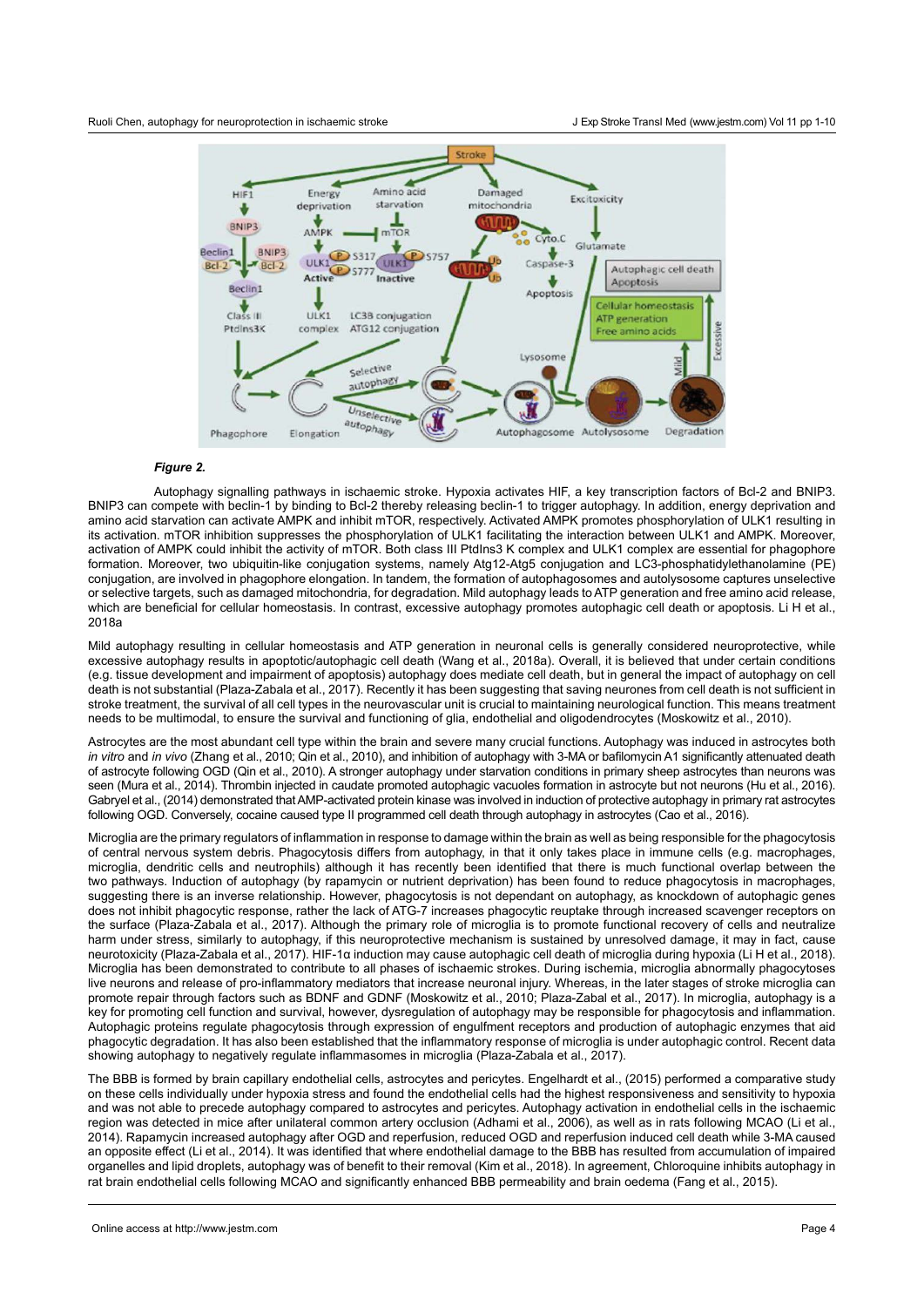## **Pharmacological Modulation of Autophagy in Ischaemic Stroke**

#### *Inhibitors of Autophagy*

## *2-methoxyestradiol (2-ME2)*

2-methoxyestradiol is a natural metabolite of estradiol, widely used as an HIF-1α inhibitor. 2-ME2 was tested in rat models of global cerebral ischaemia in which lower survival rate was seen (Zhou et al, 2008). However, a study by Xin et al., (2011) confirmed that autophagy participated in post-ischaemic neuronal injury and demonstrated that 2-ME2 exhibited a protective effect against ischaemia/ reperfusion injury induced neuronal injury. During reperfusion, the expression of Beclin 1 and LC3-II significantly reduced indicating a decrease in autophagy activation.

# *3-methyladenine (3-MA)*

3-methyladenine is a well-known selective inhibitor of autophagy and PIK3. This was established by the reduction in levels of LC3-II and Beclin 1. Inhibition of autophagy by 3-MA has been shown to reduce neuronal cell death, infarct size and brain edema *in vivo*. A study showed that autophagy was activated in permanent MCAO model in rats and administration of 3-MA resulted in the reduction of infarct volume, brain edema and motor deficits (Wen et al., 2008). Inhibition of autophagy also prevented pyramidal neuron death after ischaemia (Li H et al., 2018). Administration of 3-MA to primary neurons and SH-SY5Y cell line subjected to OGD showed a reduction in cell death in comparison to control (Wang et al., 2018b). Additionally, in neonatal cerebral ischaemia, 3-MA was found to reduce injury even when administered 4 hours after ischaemia (Wei et al., 2016). In contrast, a study by Wang et al., (2018b) showed an increase in apoptosis in cells subjected to 3-MA after in both OGD and MCAO experiments. More recently, studies have suggested dual roles of autophagy inhibitor 3-MA in different stages of ischaemia. Prior to reperfusion, 3-MA triggered a higher rate of neuronal death, however, 48-72 h after reperfusion, 3-MA significantly protected neurons from death (Li H et al., 2018). 3-MA was seen to suppress neuroprotection induced by ischaemic preconditioning however, when administered before reperfusion 3-MA significantly reduced infarct size and reduced brain oedma (Wang et al, 2018b). This suggests that inhibition of autophagy could play a protective role during reperfusion, as autophagy might involve in post ischaemic injuries (Xin et al., 2011). Variations in results seen between studies may also be attributed to a different effect seen dependent on the dose or route of administration used and may to be related to the accuracy of the experimental model (Wang et al., 2018b). Despite its vast use as an autophagy inhibitor; 3-MA is limited by its lack of specificity. Hence, results cannot be simply attributed to an inhibition of autophagy. Moreover, some studies have found that 3-MA may have a stimulatory effect on autophagy if suboptimal levels are administered long-term (Li H et al., 2018).

## *Bafilomycin A1*

Bafilomycin A1 is a specific inhibitor of [vacuolar-type H](https://en.wikipedia.org/wiki/V-ATPase)<sup>+</sup>-ATPase that results in acidification of lysosomes, blocking lysosomal degradation and inhibiting autophagic flux (Plaza-Zabala et al., 2017). A study by Zhang et al (2013) revealed that autophagy was activated in cortical neurons during ischaemic-reperfusion, in both mice models of global cerebral ischaemia and OGD model. Inhibitions of autophagy by Bafilomycin A1 reinforced brain and cell injury during reperfusion. The protective role of autophagy during reperfusion may be attributable to mitophagy-related mitochondrial clearance, which may involve PARK2. However, the off-target effects of bafilomycin on mitochondria may make the effects.

# *Chloroquine*

Chloroquine is a widely used inhibitor of autophagy, due to the alteration of lysosomal pH. Protonation of chloroquine once inside the lysosome traps it inside, so the pH is altered, inhibiting autophagic flux (Redmann *et al*., 2017). A study by Buckley *et al*, (2014) showed that chloroquine treatment reduced lesion size and improved neurological score in embolic clot MCAO models of rat, but didn't increase survival. The study suggested autophagic induction by rapamycin was more preferential and chloroquine effect may have been by offtarget effects of chloroquine on apoptosis.

#### *Silibinin*

Silibinin is a naturally derived antioxidant, found to reduce neuronal injury after hypoxia. In permanent MCAO models of rat, Silibinin significantly alleviated neurological deficit, reduced infarct volume and suppressed brain edema (Wang L et al, 2012). It was found that the mechanism by which Silibinin achieved its neuroprotective effect through phosphorylation of PI3K/Akt-1/mTOR. Silibinin has also been found to play a role in inhibition of apoptosis and autophagy (Li Y et al, 2018).

## *Selenium*

Selenium is currently under clinical trials for its potential benefits in ischemic stroke. Selenium pre-treatment protected neurons against ischemic damage by reducing oxidative damage, restoring mitochondrial activity and stimulating mitochondrial biogenesis. Selenium also normalized ischaemia induced activation of Beclin-1 and LC3-II (Mehta *et al.*, 2012).

#### *Ganglioside GM1*

Ganglioside GM1, an important component of lipid raft, is particularly abundant in the brain. GM1 significantly reduced infarction volume and neuro-behavioural deficit after MCAO in rats, accompanying with reduced activation of autophagy compared to the vehicle-treated rats (Li *et al*., 2016).

### *Ginsenoside*

Ginsenoside inhibits autophagy shown by downregulation of LC3-II and beclin-1 (Chen Z *et al*., 2010). Under hypoxic stress, Ginsenoside has been found to reduce neuronal injury and prevention of apoptosis plays an important role. HIF-1α has been linked to the signalling involved in anti-apoptotic effects of Ginsenoside. Both levels of HIF-1α and VEGF are upregulated and levels sustained longer in cells treated with Ginsenoside. Whereas, caspase-3 is downregulated (Tang *et al*., 2016). Recent studies suggested that Ginsenoside inhibits autophagy by blocking the autophagosome-lysosome fusion process by raising lysosomal pH and attenuating lysosomal cathepsin activity, resulting in the accumulation of the autophagosome marker LC3-II (Zheng *et al.*, 2016).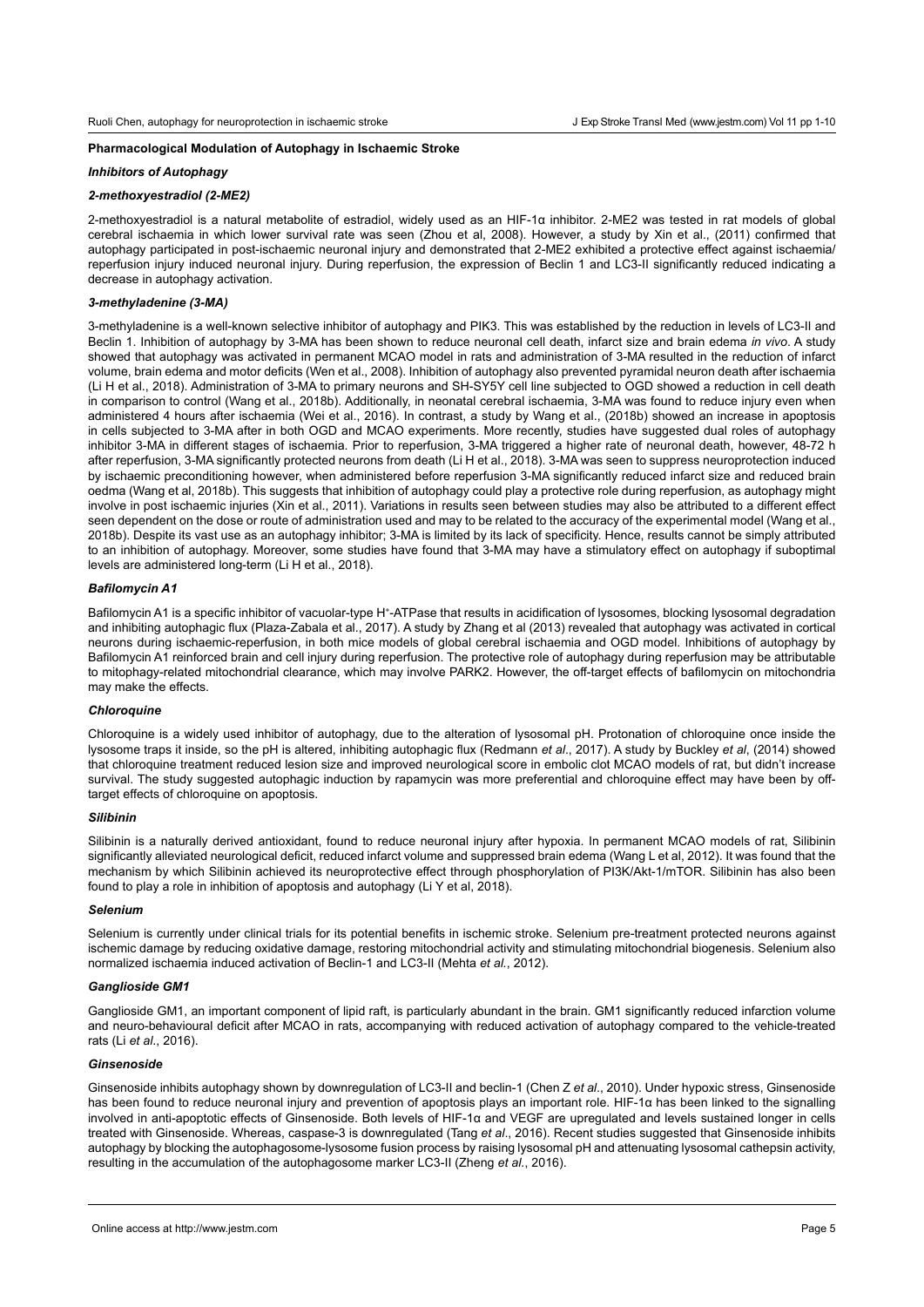## *Fingolimod (FTY720)*

Fingolimod is an agonist of sphingosine-1 phosphate receptors and an approved oral treatment for multiple sclerosis. There is growing evidence that Fingolimod can reduce brain injury and enhance functional recovery following ischaemic stroke. A study by Li et al., (2017) suggested that Fingolimod effectively decreases neuronal autophagy through the mTOR/p70S6K pathways and attenuate ischaemic brain injury in mice.

#### *L-3-n-Butylphthalide (L-NBP)*

L-NBP is a clinically approved drug for treating ischaemic stroke in China (Abdoulaye and Guo, 2016). In cerebral ischemia, L-NBP improved neurological functions and reduced brain injuries in mice with repeated cerebral ischaemia/reperfusion by activating Akt/mTOR signalling resulting in inhibition of neuronal apoptosis and autophagy (Xu *et al*., 2017).

#### **Promoters of Autophagy**

#### *Rapamycin*

Rapamycin is a known autophagy inducer. Rapamycin positively modulates autophagy through the inhibition of mTOR - an inhibitory autophagic regulator (Plaza-Zabala *et al*., 2017; Li H *et al*., 2018). Rapamycin has also resulted in mitophagy activation, leading to mitochondrial dysfunction in an ischemic model. This was demonstrated by an increased expression of LC3-II and Beclin 1 in mitochondria (Tang *et al*., 2016; Li H *et al*., 2018). Induction of autophagy by Rapamycin shows autophagy to have a protective role under OGD conditions (Kim *et al*., 2018). The neuroprotective effects of rapamycin have been identified in various MCAO models with outcomes showing reductions in infarct size and improved neurological outcome. Studies have suggested that both preconditioning and post conditioning of rats subjected to MCAO with rapamycin improved neurological function, decreased infarct volume by decreasing apoptotic neurons and activating autophagy (Wu *et al*., 2017; Li H *et al*., 2018). Studies have suggested that pre-treatment with rapamycin mimicked hyperbaric oxygen preconditioning (Li H *et al*., 2018). However, a study also suggested that administration of Rapamycin at the onset of reperfusion might attenuate the neuroprotective effect of ischemic post conditioning (Li H *et al*., 2018). There is, however, some variation in results seen when different doses and routes of administration are used in these models (Wang *et al*., 2018a).

## *Lithium chloride*

Lithium chloride is an autophagy inducer that has been found to partly block the accumulation of p62 under hypoxic stress and hence reduce neuronal death (Wei *et al*., 2012).

## *Bexarotene and rosiglitazone*

Bexarotene (LGD1069) is a selective retinoid X receptor (RXR) agonist currently used in treating cutaneous T-cell lymphoma. Acute administration of Bexarotene significantly reduced infarct volume and neurological deficits in mice after the MCAO. These neuroprotective effects are dependent on the activation of RXR/PPARγ (peroxisome proliferator-activated receptor γ) (Certo et al., 2015). PPAR controls the cells cytoprotective stress responses and can aid in the restoration of cellular homeostasis, hence promotion may improve the chances of cell survival (Cai *et al*., 2018). Rosiglitazone, an agonist of PPARγ, also has been found to have a neuroprotective effect through the inhibition of apoptosis and autophagy. Inhibition of apoptosis was demonstrated by the decreased expression of caspase 3 and increased expression of anti-apoptotic factor Bcl-2. Rosiglitazone also reduced both LC3 and Beclin 1; two indicators of autophagy, suggesting that neuroprotection may be the result of preventing overactivation of autophagy after injury (Yao *et al*., 2015). In microglia, Rosiglitazone treatment reduced the production of inflammatory markers (Luo *et al*., 2006).

#### *Melatonin*

Melatonin is a natural product of the pineal gland and is an antioxidant that has been identified as a potential inducer of autophagy. A number of studies demonstrated that melatonin has neuroprotective effects in experimental models of ischaemic stroke *via* multiple effects (Feng *et al*., 2017; Lin *et al*., 2018; Rancan *et al*., 2018). In OGD conditions, melatonin was found to promote cell survival, however, this effect was inhibited by administration of 3-MA, suggesting cell survival through autophagy (Zheng *et al*., 2014). In rats, melatonin ameliorated brain injuries, improved neurological score following MCAO. The neuroprotective effects were found to be through targeting the autophagy pathway by inhibiting expression of Beclin-1 and conversion of LC3, as well as activating the PI3K/Akt pro-survival pathway (Zheng *et al*., 2014).

## *Visfatin*

Visfatin, an enzyme in NAD (+) biosynthesis promoted neuronal survival during cerebral ischaemia by induction of autophagy. A study suggested that Visfatin promotes neuronal survival through inducing autophagy *via* regulating TSC2-mTOR-S6K1 signalling pathway in a SIRT1-dependent manner during cerebral ischemia (Wang P *et al*., 2012).

#### *Metformin*

Recent studies have suggested that Metformin preconditioning induced autophagy by activation of AMPK, an enzyme that coordinates control of cell growth and autophagy. Metformin can be used to induce autophagy in an AMPK-dependent manner. In permanent MCAO mice, prolonged pre-treatment to 7 days of metformin (10 mg/kg) significantly ameliorated brain infarct, neurological scores and cell apoptosis. Shorter (3 days or 1 day) or without pre-treatment of metformin was not effective, suggesting a pre-treatment time window (Deng *et al*., 2016). In transient MCAO mice, metformin showed no neuroprotection even with pre-treatment (Deng *et al*., 2016). Chronic administration of metformin for 6 weeks had better neurological function and reduces infarct size post MCAO (Zhu *et al*., 2015). Contrary to other studies into the timing of autophagy, metformin was also found to significantly improve outcome even when given post-experimental stroke (Jia et al., 2015).

#### *Spermidine*

Spermidine is a natural polyamine presented widely in mammalian cells and has implicated to extend the lifespan of several organisms by induction of autophagy. It is suggested that Spermidine restores autophagic function through the inhibition of caspase 3 cleavage of Beclin-1 retaining Beclin-1 mediated autophagy. Studies have suggested that Spermidine plays a neuroprotective role in both acute ischaemia and during ischaemia/reperfusion (Yang Y *et al*., 2017).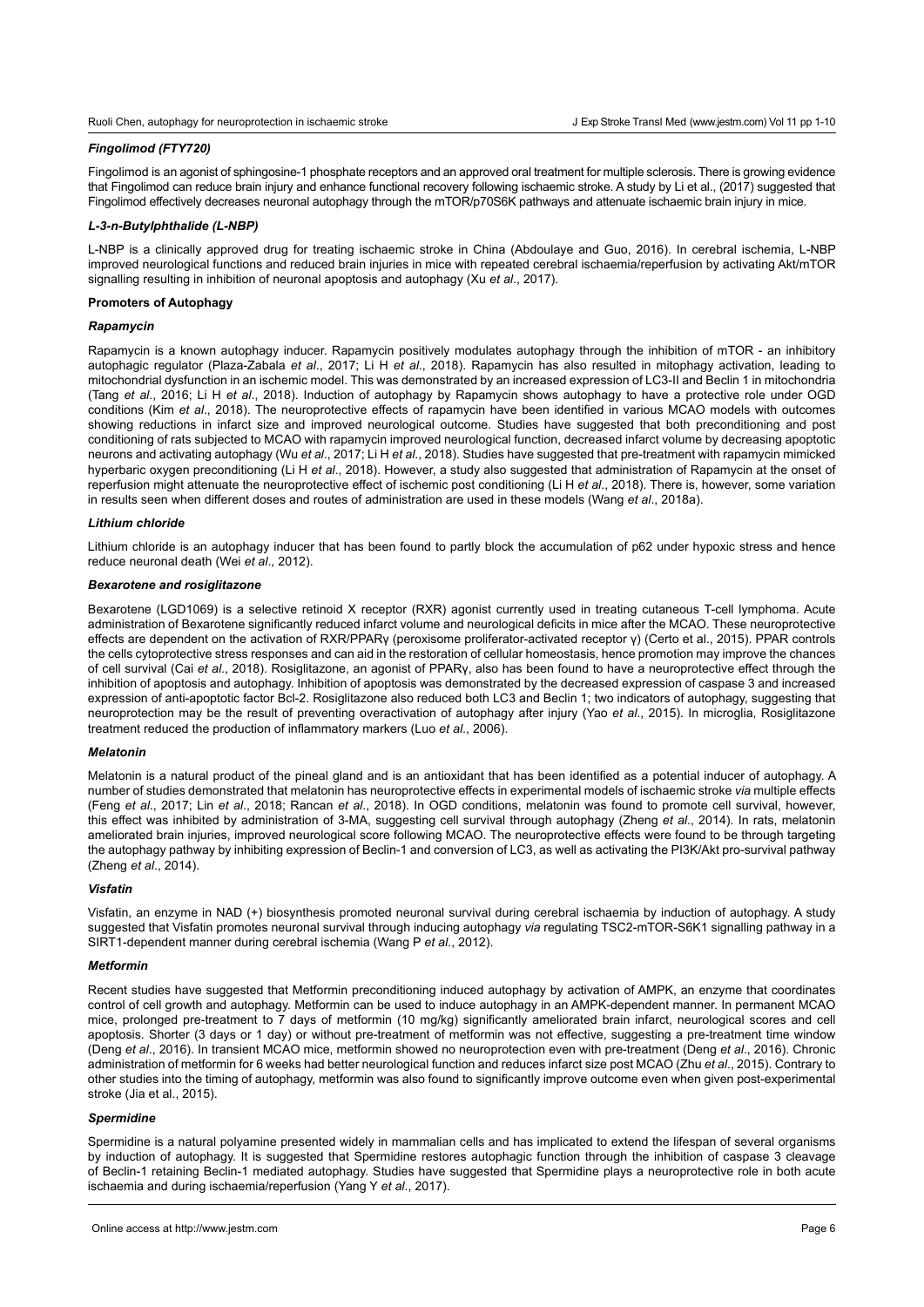# **Therapeutic Strategies and Challenges**

Autophagy may be thought of as a neuronal 'quality control' process, and could functions to prevent rather than promote cell death (Dhaliwal et al., 2017). Applying autophagy promoters, such as rapamycin, metformin, spermidine, in preclinical stroke models consistently generate neuroprotective effects (Wu et al., 2017; Kim et al., 2018; Deng et al., 2016; Zhu et al., 2015; Jia et al., 2015; Yang Y et al., 2017). Rapamycin is the only agent to induce autophagy chronically currently; however the "off target" effects make rapamycin unfeasible for patients vulnerable for stroke (Rubinsztein et al., 2012). There is no report of adverse effects associated with autophagy induction in *in vivo*, while constitutive autophagy induction may not be necessary from a therapeutic view (Rubinsztein et al., 2012). Intermittent up regulation of autophagy might be effective and associated with less adverse effects in patients (Ravikumar et al., 2006). Perez-Alvarez et al. (2018) suggested that promotion of autophagy only had a beneficial effect on outcome if it occurs before or during the ischemia. Conversely, autophagy inhibitors, such as 2-ME2 and 3-MA, worsen the ischaemic stroke outcome when given before or during the ischaemia (Zhou et al., 2008; Wang et al., 2018b). Nevertheless, some autophagy inhibitors such as bafilomycin A1, choloroquine, selenium, are neuroprotective towards ischemic stroke, probably due to "off-target" effects (Wang L et al., 2012; Zhang et al., 2013; Buchley et al., 2014; Redmann et al., 2017). Some studies have found that both 2-ME2 and 3MA could induce neuroprotection in preclinical ischemic stroke models when given during reperfusion as autophagy might participate in post ischemia injury (Xin et al., 2011; Wei et al., 2016).

Since stroke is difficult to be cured, prevention by tackling risk factors associated with stroke is advocated. Stroke occurs mostly in the elderly, partially due to ageing related changes in the brain (Chen RL et al., 2010). Autophagy is essential for keeping brain homeostasis during ageing. Reduction in autophagy can be seen by increasing mTOR activity and down regulation of ATG, reduced autophagic flux and impaired lysosome clearance, also affects microglia, increasing the pro-inflammatory response (Plaza-Zabala et al., 2017). This leads to accumulation of misfolded and dysfunctional proteins in the form of aggregates, leading to neurodegenerative diseases. Hence, there is potential for induction of autophagy being beneficial in removing these proteins to delay brain ageing and prevent occurrence of neurodegerative diseases (Perez-Alvarez et al., 2018). Diabetes is associated with higher incidence and worsen outcomes of stroke (Tuttolomondo et al., 2015), while obesity is a risk factor for stroke but is associated with reduced mortality and morbidity in stroke patients, so called 'obesity paradox' in stroke ([Haley](https://www.ncbi.nlm.nih.gov/pubmed/?term=Haley MJ%5BAuthor%5D&cauthor=true&cauthor_uid=27655337) and [Lawrence,](https://www.ncbi.nlm.nih.gov/pubmed/?term=Lawrence CB%5BAuthor%5D&cauthor=true&cauthor_uid=27655337) 2016). In both obesity and diabetes, the mitochondria are overloaded metabolically, causing mitochondrial damage. Mitophagy removes dysfunctional mitochondria and eliminates this vicious cycle of oxidative stress and mitochondrial damage, and thus counteracts pathogenic processes. Autophagy also mediates exercise-induced increases in muscle glucose uptake and protects β cells against ER stress in diabetogenic conditions, and appears to be an attractive target for therapeutic interventions against obesity and diabetes (Sarparanta et al., 2017).

Although diabetes, obesity, hypertension are common in stroke, stroke incidence and subtype distribution are different among ethnicities (Feigin et al., 2014; White et al., 2005). A recent genome-wide association study was conducted on small-vessel occlusion stroke patients and discovered 3 SNPs clustered at 3p25.3 in ATG7 (encoding Autophagy Related 7), which has been implicated in autophagy (Lee et al., 2017). Nutritional genomics which allow nutritional interventions to enable gene expression, together with mitophagy, could help maintain neuron lifespan in chronic metabolic and neurodegenerative diseases (Martins IJ, 2016).

## **Conclusion**

Although autophagy can be considered an endogenous neuroprotective pathway in response to ischemia, it has been identified that if promoted for prolonged periods or in excess it can be detrimental to neuronal survival. This is a commonly seen U- shaped response to stress (Chen G et al., 2018; Perez-Alvarez et al., 2018). Both the timing and the amount of autophagy are the key to whether this process is neuroprotective or pro-cell death. Future investigations on specific inducer of autophagy (particularly the inducer of mitophagy) would be invaluable, and could aid in discovering how promoters/inhibitors of autophagy could be used to regulate autophagy to reduce infarct size in ischemic stroke.

#### **Competing Interests's Statement**

None.

#### **Acknowledgments**

This work was supported by research grants received from the Wellcome Trust (200633/z/16/z) and (211970/Z/18/Z).

# **References**

Adhami F, Liao G, Morozov YM, Schloemer A, Schmithorst VJ, et al. (2006) [Cerebral ischemia-hypoxia induces intravascular](https://preview.ncbi.nlm.nih.gov/pubmed/16877357)  [coagulation and autophagy.](https://preview.ncbi.nlm.nih.gov/pubmed/16877357) Am J Pathol 169: 566-583.

Azad MB, Chen Y, Henson ES, Cizeau J, Mcmillan-Ward E, et al. (2008) Hypoxia induces autophagic cell death in apoptosis-competent cells through a mechanism involving BNIP3. Autophagy 4: 195-204.

Buckley KM, Hess DL, Sazonova IY, Periyasamy-Thandavan S, Barrett JR, et al. (2014) [Rapamycin up-regulation of autophagy reduces](https://www.ncbi.nlm.nih.gov/pubmed/24991402)  [infarct size and improves outcomes in both permanent MCAL and embolic MCAO murine models of stroke](https://www.ncbi.nlm.nih.gov/pubmed/24991402). Exp Transl Stroke Med 6: 8.

Cai W, Yang T, Liu H , Han L, Zhang K, et al. (2018) Peroxisome proliferator-activated receptor γ (PPARγ): A master gatekeeper in CNS injury and repair. Prog Neurobiol 163: 27-58.

[Cao L](https://preview.ncbi.nlm.nih.gov/pubmed/?term=Cao L%5BAuthor%5D&cauthor=true&cauthor_uid=26243186), [Walker MP,](https://preview.ncbi.nlm.nih.gov/pubmed/?term=Walker MP%5BAuthor%5D&cauthor=true&cauthor_uid=26243186) [Vaidya NK,](https://preview.ncbi.nlm.nih.gov/pubmed/?term=Vaidya NK%5BAuthor%5D&cauthor=true&cauthor_uid=26243186) [Fu M](https://preview.ncbi.nlm.nih.gov/pubmed/?term=Fu M%5BAuthor%5D&cauthor=true&cauthor_uid=26243186), [Kumar S](https://preview.ncbi.nlm.nih.gov/pubmed/?term=Kumar S%5BAuthor%5D&cauthor=true&cauthor_uid=26243186), [et](https://preview.ncbi.nlm.nih.gov/pubmed/?term=Kumar A%5BAuthor%5D&cauthor=true&cauthor_uid=26243186) al. (2016) Cocaine-mediated autophagy in astrocytes involves sigma 1 Receptor PI3K mTOR Atg5/7 Beclin-1 and induces type ii programed cell death. [Mol Neurobiol](https://preview.ncbi.nlm.nih.gov/pubmed/?term=53%2C+4417-4430) 53: 4417-4430.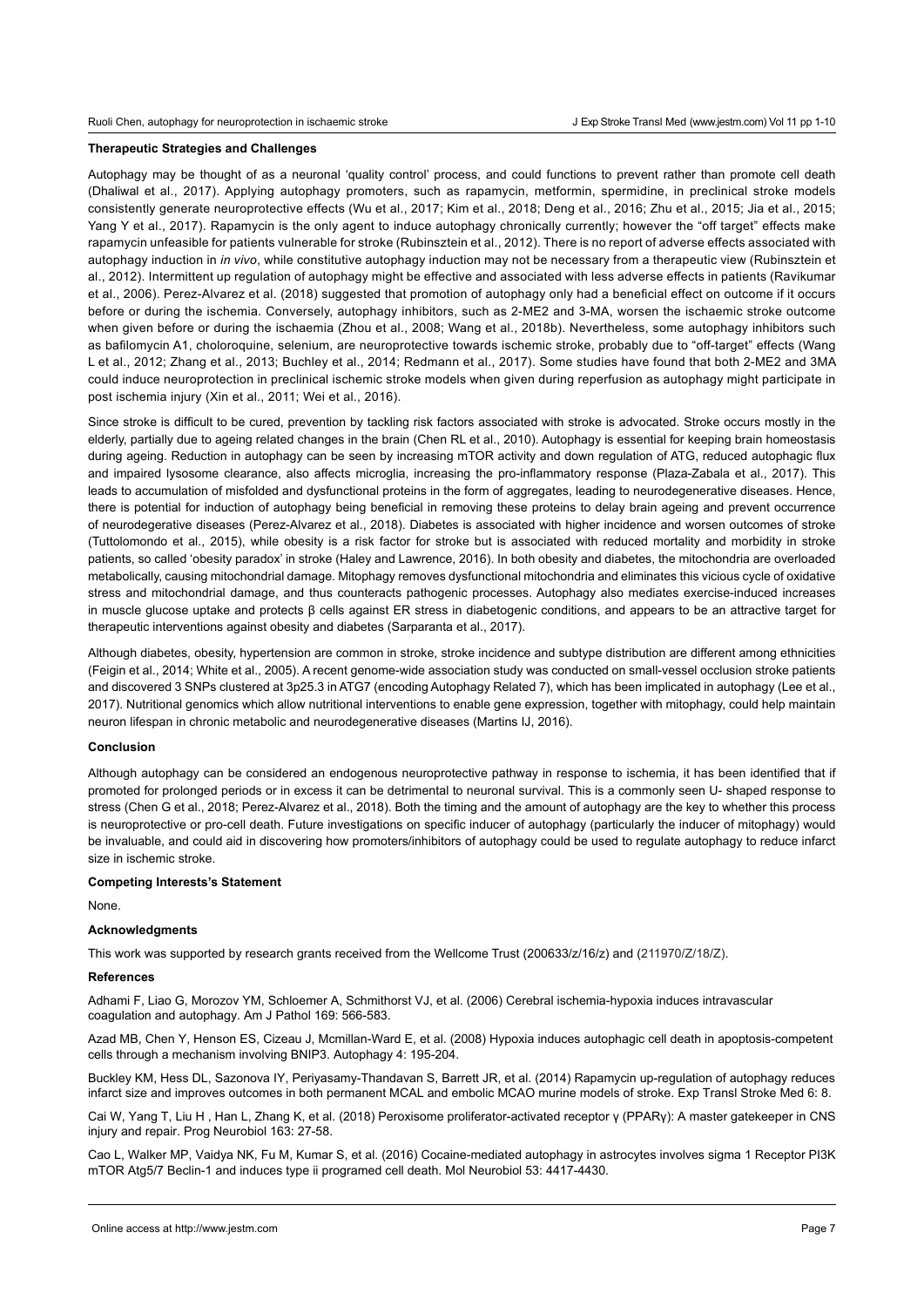[Certo](https://www.ncbi.nlm.nih.gov/pubmed/?term=Certo M%5BAuthor%5D&cauthor=true&cauthor_uid=26546745) M, [Endo Y,](https://www.ncbi.nlm.nih.gov/pubmed/?term=Endo Y%5BAuthor%5D&cauthor=true&cauthor_uid=26546745) [Ohta K](https://www.ncbi.nlm.nih.gov/pubmed/?term=Ohta K%5BAuthor%5D&cauthor=true&cauthor_uid=26546745), [Sakurada S](https://www.ncbi.nlm.nih.gov/pubmed/?term=Sakurada S%5BAuthor%5D&cauthor=true&cauthor_uid=26546745), [Bagetta G,](https://www.ncbi.nlm.nih.gov/pubmed/?term=Bagetta G%5BAuthor%5D&cauthor=true&cauthor_uid=26546745) [et](https://www.ncbi.nlm.nih.gov/pubmed/?term=Amantea D%5BAuthor%5D&cauthor=true&cauthor_uid=26546745) al. (2015) Activation of RXR/PPARγ underlies neuroprotection by bexarotene in ischemic stroke. [Pharmacol Res](https://www.ncbi.nlm.nih.gov/pubmed/?term=certo%2C+ppar) 102: 298-307.

Chan M, James H, Martym C, Scholfied J, Ratcliffe P (2016) Pharmacological target of HIF hydroxylases-A new field in medicine development. Mol Aspects Med 47: 54-75.

Chen G, Leak R, Sun Q, Zhang J, Chen J (2018) Neurobiology of stroke: Research progress and perspectives. Prog Neurobiol 163: 1-4.

Chen RL, Balami J, Esiri M, Chen LH, Buchan AM (2010) Ischaemic stroke in the elderly: An overview of evidence. Nat Rev Neurology 6: 256-265

Chen RL, Nagel S, Papadakis M, Bishop T, Pollard P, et al. (2012) Roles of individual prolyl-4-hydroxylases subtypes (PHD1-3) in cerebral ischaemia: insights from genetically modified mice. J Physiol 590: 4079-4091.

Chen RL, Lai UH, Zhu LL, Singh A, Ahmed M, et al. (2018) Reactive oxygen species (ROS) formation in the brain at different oxygen Levels: role of hypoxia inducible factors. Frontiers cell Dev Biology 6: 132.

Chen Z, Lu T, Yue X, Wei N, Jiang Y, et al. (2010) Neuroprotective effect of ginsenoside Rb1 on glutamate-induced neurotoxicity: With emphasis on autophagy. Neurosci Lett 482: 264-268.

Chu CT (2018). Mechanisms of selective autophagy and mitophagy: Implications for neurodegenerative diseases. Neurobiol Dis. pii: S0969-9961(18)30275-30284..

[Deng T,](https://preview.ncbi.nlm.nih.gov/pubmed/?term=Deng T%5BAuthor%5D&cauthor=true&cauthor_uid=27350579) [Zheng YR](https://preview.ncbi.nlm.nih.gov/pubmed/?term=Zheng YR%5BAuthor%5D&cauthor=true&cauthor_uid=27350579), [Hou WW,](https://preview.ncbi.nlm.nih.gov/pubmed/?term=Hou WW%5BAuthor%5D&cauthor=true&cauthor_uid=27350579) [Yuan Y,](https://preview.ncbi.nlm.nih.gov/pubmed/?term=Yuan Y%5BAuthor%5D&cauthor=true&cauthor_uid=27350579) [Shen Z](https://preview.ncbi.nlm.nih.gov/pubmed/?term=Shen Z%5BAuthor%5D&cauthor=true&cauthor_uid=27350579), et al. (2016) Pre-stroke metformin treatment is neuroprotective involving AMPK reduction. [Neurochem Res.](https://preview.ncbi.nlm.nih.gov/pubmed/27350579) 41: 2719-2727.

Dhaliwal J, Trinkle-Mulcahy L, Lagace D (2017) Autophagy and adult neurogenesis: Discoveries made half a century ago yet in their infancy of being connected. Brain Plasticity 3: 99-110.

Engelhardt S, Huang SF, Patkar S, Gassmann M, Ogunshola OO (2015). [Differential responses of blood-brain barrier associated cells](https://www.ncbi.nlm.nih.gov/pubmed/25879623)  [to hypoxia and ischemia: a comparative study. Fl](https://www.ncbi.nlm.nih.gov/pubmed/25879623)uids Barriers CNS 12: 4.

[Fang L,](https://preview.ncbi.nlm.nih.gov/pubmed/?term=Fang L%5BAuthor%5D&cauthor=true&cauthor_uid=26251121) [Li X,](https://preview.ncbi.nlm.nih.gov/pubmed/?term=Li X%5BAuthor%5D&cauthor=true&cauthor_uid=26251121) [Zhong Y,](https://preview.ncbi.nlm.nih.gov/pubmed/?term=Zhong Y%5BAuthor%5D&cauthor=true&cauthor_uid=26251121) [Yu J,](https://preview.ncbi.nlm.nih.gov/pubmed/?term=Yu J%5BAuthor%5D&cauthor=true&cauthor_uid=26251121) [Yu L,](https://preview.ncbi.nlm.nih.gov/pubmed/?term=Yu L%5BAuthor%5D&cauthor=true&cauthor_uid=26251121) et al. (2015) Autophagy protects human brain microvascular endothelial cells against methylglyoxalinduced injuries, reproducible in a cerebral ischemic model in diabetic rats. [J Neurochem](https://preview.ncbi.nlm.nih.gov/pubmed/?term=fang%2C+431-440) 135: 431-440.

Feigin VL, Forouzanfar MH, Krishnamurthi R, Mensah GA, Connor M, et al. (2014) Global and regional burden of stroke during 1990- 2010: findings from the Global Burden of Disease Study 2010. Lancet 383: 245-254.

[Feng D,](https://preview.ncbi.nlm.nih.gov/pubmed/?term=Feng D%5BAuthor%5D&cauthor=true&cauthor_uid=28178380) [Wang B,](https://preview.ncbi.nlm.nih.gov/pubmed/?term=Wang B%5BAuthor%5D&cauthor=true&cauthor_uid=28178380) [Wang L,](https://preview.ncbi.nlm.nih.gov/pubmed/?term=Wang L%5BAuthor%5D&cauthor=true&cauthor_uid=28178380) [Abraham N,](https://preview.ncbi.nlm.nih.gov/pubmed/?term=Abraham N%5BAuthor%5D&cauthor=true&cauthor_uid=28178380) [Tao K,](https://preview.ncbi.nlm.nih.gov/pubmed/?term=Tao K%5BAuthor%5D&cauthor=true&cauthor_uid=28178380) et al. (2017) Pre-ischemia melatonin treatment alleviated acute neuronal injury after ischemic stroke by inhibiting endoplasmic reticulum stress-dependent autophagy via PERK and IRE1 signalings. [J Pineal Res](https://preview.ncbi.nlm.nih.gov/pubmed/?term=10.1111%2Fjpi.12395) 62: e12395.

Forrester S , Kikuchi D , Hernandes M , Xu Q, Griendling K (2018). Reactive oxygen species in metabolic and inflammatory signaling. Circ Res 122: 877-902.

Gabryel B, Kost A, Kasprowska D, Liber S, Machnik G, et al. (2016) [FTY720-induced enhancement of autophagy protects cells from](https://www.ncbi.nlm.nih.gov/pubmed/26985637)  [FTY720 cytotoxicity in](https://www.ncbi.nlm.nih.gov/pubmed/26985637) colorectal cancer. Oncol Rep 35: 2833-2842.

Gong G, Hu L, Liu Y, Bai S, Dai X, et al. (2014) Upregulation of HIF-1α protein induces mitochondrial autophagy in primary cortical cell cultures through the inhibition of the mTOR pathway. Int J Mol Med 34: 1133-1140.

[Haley](https://www.ncbi.nlm.nih.gov/pubmed/?term=Haley MJ%5BAuthor%5D&cauthor=true&cauthor_uid=27655337) MJ, [Lawrence](https://www.ncbi.nlm.nih.gov/pubmed/?term=Lawrence CB%5BAuthor%5D&cauthor=true&cauthor_uid=27655337) CB (2017) Obesity and stroke: Can we translate from rodents to patients. Curr Diabetes Rev. 13(4): 352-369.

Hu S, Wu G, Ding X, Zhang Y (2016) Thrombin [preferentially induces autophagy in glia cells in the rat central nervous system. N](https://www.ncbi.nlm.nih.gov/pubmed/27431453)euro sci Lett 630: 53-58.

Jia J, Cheng J, Ni J, Zhen X (2015) Neuropharmacological actions of metformin in stroke. Curr Neuropharmacol. 13: 389-394.

Kang R, Zeh H, LotzeS M, Tang D (2011) The Beclin 1 network regulates autophagy and apoptosis. Cell Death & Differentiation 18: 571-580.

Kenneth NS, Rocha S (2008) Regulation of gene expression by hypoxia. J Biochemical 414: 19.

Mosteller M, Condreay LD, Harris EC, Ambery C, Beerahee M, et al. (2014) Exploring the roles of UGT1A1 and UGT1A3 in oral clearance of GSK2190915, a 5-lipoxygenase-activating protein inhibitor. Pharmacogenet Genomics 24: 618-621.

Kim K, Shin D, Kim J, Shin Y, Rajanikant G, et al. (2018) Role of autophagy in endothelial damage and blood–brain barrier disruption in ischemic stroke. Stroke 49: 1571-1579.

Kim Y, Guan K (2015) mTOR: a pharmacologic target for autophagy regulation. J Clin Invest 125: 25-32.

Lee TH, Ko TM, Chen CH, Chang YJ, Lu LS, et al. (2017) A [genome-wide association study links small-vessel ischemic stroke to](https://www.ncbi.nlm.nih.gov/pubmed/29123153)  [autophagy.](https://www.ncbi.nlm.nih.gov/pubmed/29123153) Sci Rep 7: 15229.

[Li H,](https://preview.ncbi.nlm.nih.gov/pubmed/?term=Li H%5BAuthor%5D&cauthor=true&cauthor_uid=25070048) [Gao A](https://preview.ncbi.nlm.nih.gov/pubmed/?term=Gao A%5BAuthor%5D&cauthor=true&cauthor_uid=25070048), [Feng D,](https://preview.ncbi.nlm.nih.gov/pubmed/?term=Feng D%5BAuthor%5D&cauthor=true&cauthor_uid=25070048) [Wang Y,](https://preview.ncbi.nlm.nih.gov/pubmed/?term=Wang Y%5BAuthor%5D&cauthor=true&cauthor_uid=25070048) [Zhang L](https://preview.ncbi.nlm.nih.gov/pubmed/?term=Zhang L%5BAuthor%5D&cauthor=true&cauthor_uid=25070048), et al. (2014) Evaluation of the protective potential of brain microvascular endothelial cell autophagy on blood-brain barrier integrity during experimental cerebral ischemia-reperfusion injury. [Transl Stroke Res](https://preview.ncbi.nlm.nih.gov/pubmed/?term=BMVEC+autophagy) 5: 618-626.

Li H, Wu J, Shen H, Yao X, Liu C, et al. (2018) Autophagy in hemorrhagic stroke: Mechanisms and clinical implications. Prog Neurobiol 163: 79-97.

[Li L,](https://preview.ncbi.nlm.nih.gov/pubmed/?term=Li L%5BAuthor%5D&cauthor=true&cauthor_uid=26751695) [Tian J,](https://preview.ncbi.nlm.nih.gov/pubmed/?term=Tian J%5BAuthor%5D&cauthor=true&cauthor_uid=26751695) [Long MK](https://preview.ncbi.nlm.nih.gov/pubmed/?term=Long MK%5BAuthor%5D&cauthor=true&cauthor_uid=26751695), [Chen Y](https://preview.ncbi.nlm.nih.gov/pubmed/?term=Chen Y%5BAuthor%5D&cauthor=true&cauthor_uid=26751695), [Lu J](https://preview.ncbi.nlm.nih.gov/pubmed/?term=Lu J%5BAuthor%5D&cauthor=true&cauthor_uid=26751695), et al. (2016) Protection against experimental stroke by ganglioside GM1 is associated with the inhibition of autophagy. [PLoS One](https://preview.ncbi.nlm.nih.gov/pubmed/?term=e0144219) 11: e0144219.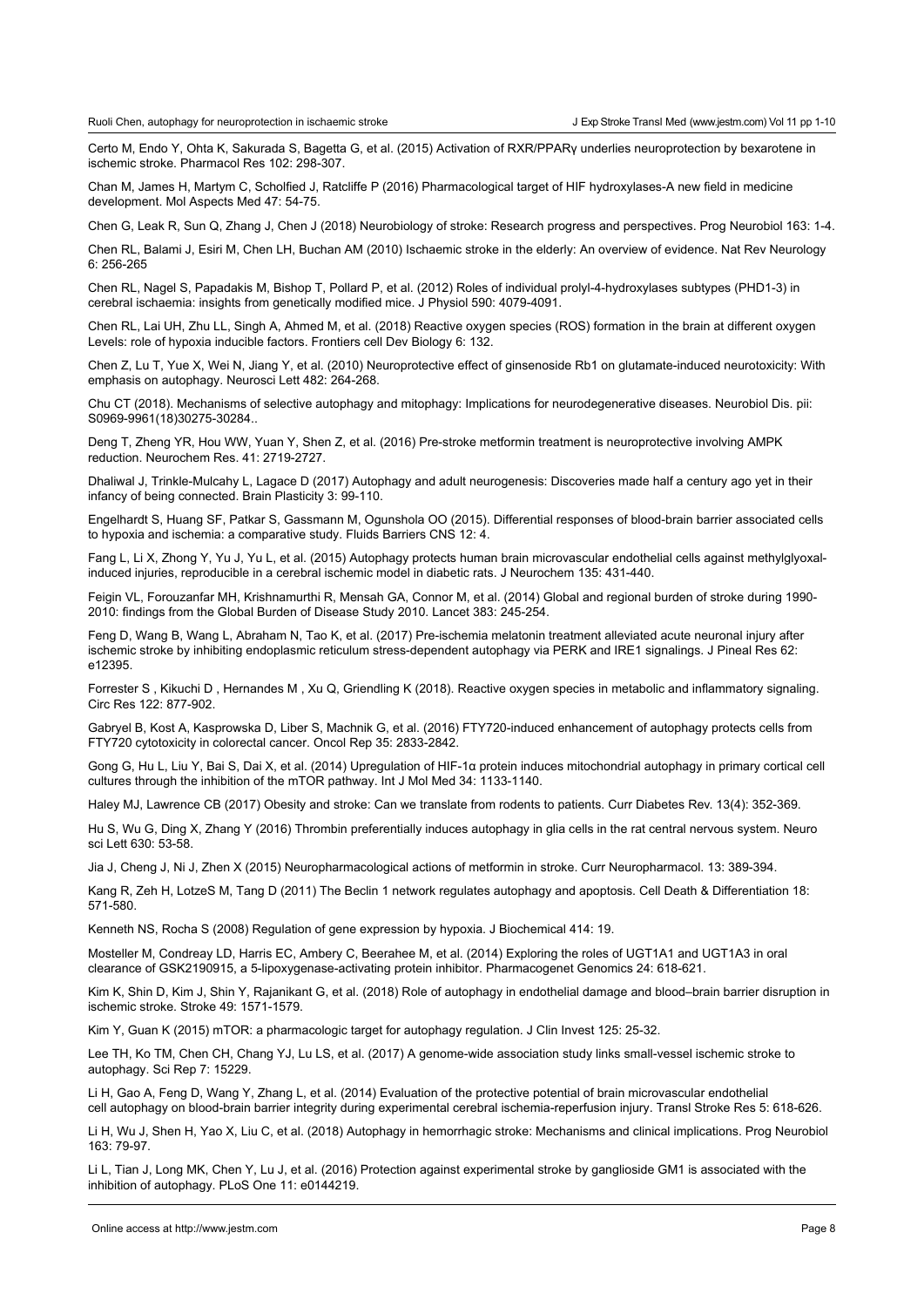Li X, Wang M, Qin C, Fan W, Tian D, Liu J. (2017) Fingolimod suppresses neuronal autophagy through the Mtor/P70s6k pathway and alleviates ischemic brain damage in mice. Plos One 12: E0188748.

Li Y, Li Y, Yang L, Zhang K, Zheng K, et al. (2018) Silibinin exerts antidepressant effects by improving neurogenesis through BDNF/ TrkB pathway. Behav Brain Res 348: 184-191.

Lin YW, Chen TY, Hung CY, Tai SH, Huang SY, et al. (2018) [Melatonin protects brain against ischemia/reperfusion injury by attenuating](https://preview.ncbi.nlm.nih.gov/pubmed/29620280)  [endoplasmic reticulum stress.](https://preview.ncbi.nlm.nih.gov/pubmed/29620280) Int J Mol Med 42: 182-192.

Ma S, Wang Y, Chen Y, Cao F (2006) The role of the autophagy in myocardial ischemia/reperfusion injury. Biochimica ET Biophysica Acta (BBA) 1852: 271-276.

Martins IJ (2016) Early diagnosis of neuron mitochondrial dysfunction may reverse global metabolic and neurodegenerative disease. GJMR 2: 1-8.

Wu CX, Liu R, Gao M, Zhao G, Wu S, et al. (2013) Pinocembrin protects brain against ischemia/reperfusion injury by attenuating endoplasmic reticulum stress induced apoptosis. Neurosci Lett 546: 57-62.

Mehta SL, Kumari S, Mendelev N, Li A (2012) Selenium preserves mitochondrial function stimulates mitochondrial biogenesis, and reduces infarct volume after focal cerebral ischemia. BMC Neurosci 13: 79.

Moskowitz M, Lo E, Iadecola C (2010) The science of stroke: Mechanisms in search of treatments. Neuron 68: 161.

Mozaffarian D (2016). Executive summary: Heart disease and stroke statistics-2016 update: A report from the American heart association. Circ 133: 447-454.

Mura E, Lepore G, Zedda M, Giua S, Farina V (2014) [Sheep primary astrocytes under starvation conditions express higher amount of](https://preview.ncbi.nlm.nih.gov/pubmed/25181596)  [LC3 II autophagy marker than neurons.](https://preview.ncbi.nlm.nih.gov/pubmed/25181596) Arch Ital Biol 152: 47-56.

Niu G, Zhu D, Zhang X, Wang J, Zhao Y, et al. (2018) [Role of hypoxia-inducible factors 1α \(HIF1α\) in SH-SY5Y](https://www.ncbi.nlm.nih.gov/pubmed/29724989) cell autophagy induced [by oxygen-glucose deprivation](https://www.ncbi.nlm.nih.gov/pubmed/29724989). Med Sci Monit 24: 2758-2766.

Papadakis M, Hadley G, Xilouri M, Hoyte LC, Nagel S, et al. (2013) [Tsc1 \(hamartin\) confers neuroprotection against ischemia by](http://www.ncbi.nlm.nih.gov/pubmed/23435171)  [inducing autophagy.](http://www.ncbi.nlm.nih.gov/pubmed/23435171) Nat Med 19: 351-357.

Parzych KR, Klionsky DJ (2014) [An overview of autophagy: morphology mechanism and regulation.](https://www.ncbi.nlm.nih.gov/pubmed/23725295)Antioxid Redox Signal 20: 460-473.

Perez-Alvarez M, Villa Gonzalez M, Benito-Cuesta I, Wandosell F (2018) Role of mTORC1 Controlling Proteostasis after Brain Ischemia. Frontiers in Neuroscience 12.

Plaza-Zabala A, Sierra-Torre V, Sierra A (2017) Autophagy and microglia: Novel partners in neurodegeneration and ageing. Int J Mol Sci 18: 598.

Qin AP, Liu CF, Qin YY, Hong LZ, Xu M, et al. (2010) [Autophagy was activated in injured](https://www.ncbi.nlm.nih.gov/pubmed/20574158) astrocytes and mildly decreased cell survival [following glucose and oxygen deprivation and focal cerebral ischemia. A](https://www.ncbi.nlm.nih.gov/pubmed/20574158)utophagy 6: 738-753.

[Rancan L,](https://preview.ncbi.nlm.nih.gov/pubmed/?term=Rancan L%5BAuthor%5D&cauthor=true&cauthor_uid=30029514) [Paredes SD,](https://preview.ncbi.nlm.nih.gov/pubmed/?term=Paredes SD%5BAuthor%5D&cauthor=true&cauthor_uid=30029514) [García C,](https://preview.ncbi.nlm.nih.gov/pubmed/?term=Garc%C3%ADa C%5BAuthor%5D&cauthor=true&cauthor_uid=30029514) [González P,](https://preview.ncbi.nlm.nih.gov/pubmed/?term=Gonz%C3%A1lez P%5BAuthor%5D&cauthor=true&cauthor_uid=30029514) [Rodríguez-Bobada C](https://preview.ncbi.nlm.nih.gov/pubmed/?term=Rodr%C3%ADguez-Bobada C%5BAuthor%5D&cauthor=true&cauthor_uid=30029514), et al. (2018) Comparison of the effect of melatonin treatment before and after brain ischemic injury in the inflammatory and apoptotic response in aged rats. [Int J Mol Sci](https://preview.ncbi.nlm.nih.gov/pubmed/30029514) 19.

Ravi kumar B, Berger Z, Vacher C, O'Kane CJ, Rubinsztein DC (2006) Rapamycin pre-treatment protects against apoptosis. Hum Mol Genet 15: 1209-1216.

Redmann M, Benavides G, Berryhill T, Wani W, Ouyang X, et al. (2017) Inhibition of autophagy with bafilomycin and chloroquine decreases mitochondrial quality and bioenergetic function in primary neurons. Redox Biology 11: 73-81.

Rubinsztein DC, Codogno P, Levine B (2012) [Autophagy modulation as a potential therapeutic target for diverse diseases.](https://www.ncbi.nlm.nih.gov/pubmed/22935804) Nat Rev Drug Discov 11: 709-730.

[Sarparanta J,](https://www.ncbi.nlm.nih.gov/pubmed/?term=Sarparanta J%5BAuthor%5D&cauthor=true&cauthor_uid=26900135) [García-Macia M,](https://www.ncbi.nlm.nih.gov/pubmed/?term=Garc%C3%ADa-Macia M%5BAuthor%5D&cauthor=true&cauthor_uid=26900135) [Singh R](https://www.ncbi.nlm.nih.gov/pubmed/?term=Singh R%5BAuthor%5D&cauthor=true&cauthor_uid=26900135) (2017) Autophagy and mitochondria in obesity and type 2 diabetes. [Curr Diabetes Rev](https://www.ncbi.nlm.nih.gov/pubmed/26900135) 13: 352-369.

Stroke association (2017) State of the nation-Stroke statistics 2017. United Kingdom: Stroke Association.

Sutherland BA, Minnerup J, Balami JS, Arba F, Buchan AM, et al. (2012) Neuroprotection for ischaemic stroke: Translation from the bench to the bedside. Int J Stroke 7: 407-418.

Tang B, Wang D, Li M, Wu Q, Yang Q, et al. (2016) An in vivo study of hypoxia-inducible factor-1α signaling in ginsenoside Rg1-mediated brain repair after hypoxia/ischemia brain injury. Ped. Res 81: 120-126.

Tanimoto K (2000) Mechanism of regulation of the hypoxia-inducible factor-1alpha by the von Hippel-Lindau tumor suppressor protein. EMBO J 19: 4298-4309.

Tuttolomondo A, Maida C, Maugeri R, Iacopino G, Pinto A (2015) Relationship between diabetes and ischemic stroke: Analysis of diabetes- related risk factors for stroke and of specific patterns of stroke associated with diabetes mellitus. J Diabetes Metab 6: 5.

Vosler P, Graham S, Wechsler L, Chen J (2009) Mitochondrial targets for stroke: Focusing basic science research toward development of clinically translatable therapeutics. Stroke 40: 3149-3155.

Wang L, Wang C, Wang Z, Zhang X, Zhang X, et al. (2012) Protection by silibinin against experimental ischemic stroke: Up-regulated pakt, pmtor Hif-1α And Bcl-2 down-regulated bax, nf-Κb Expression. Neurosci Lett 529: 45-50.

Wang P, Guan Y, Du H, Zhai Q, Su D, et al. (2012) Induction of autophagy contributes to the Neuroprotection of nicotinamide phosphoribosyltransferase in cerebral ischemia. Autophagy 8: 77-87.